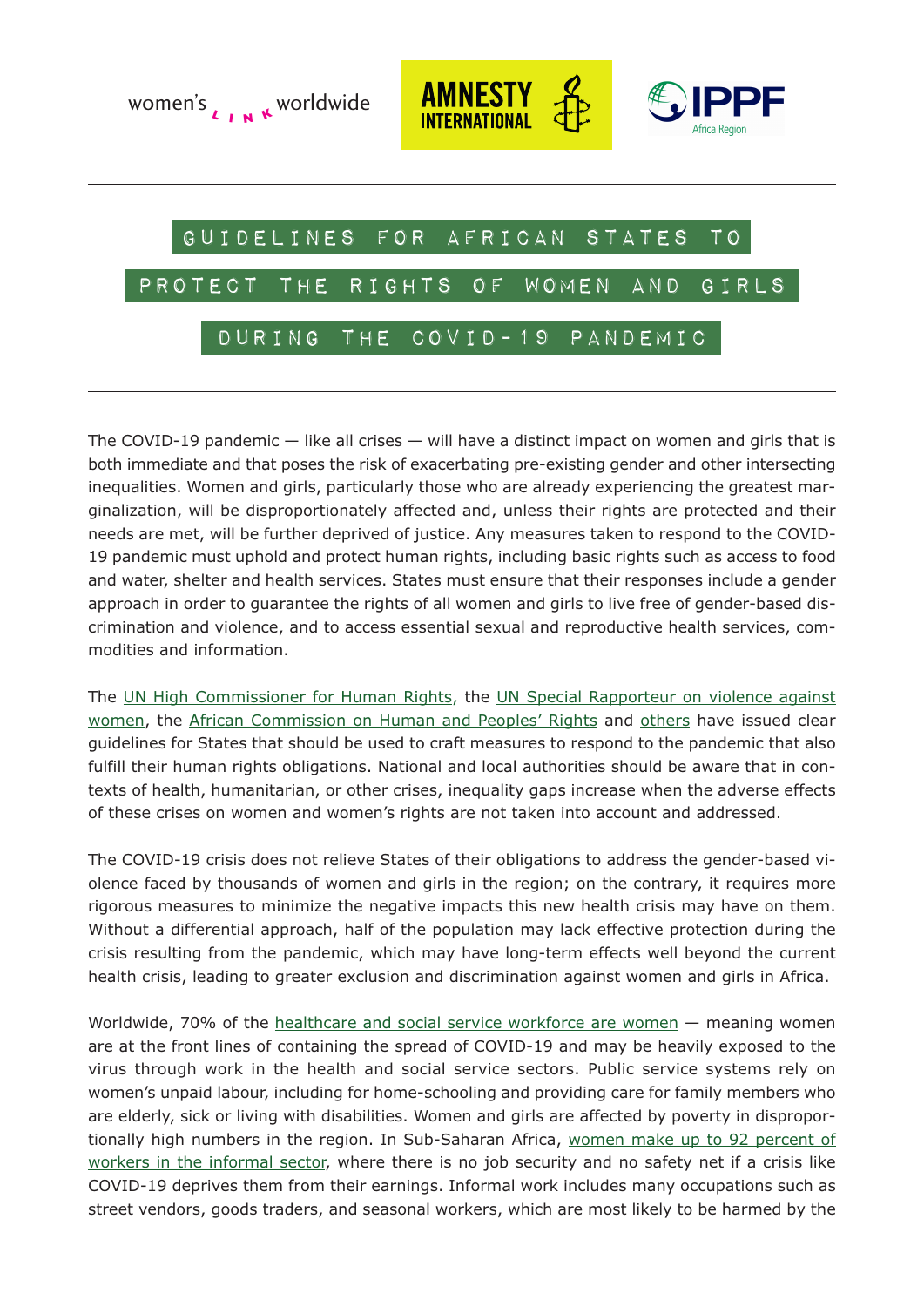pandemic containment measures such as quarantines, lockdowns, travel restrictions and social distancing, and by the economic slowdown. Women are also over-represented in service industries that [have been among the hardest hit by the response to COVID-19.](https://reliefweb.int/sites/reliefweb.int/files/resources/policy-brief-the-impact-of-covid-19-on-women-en.pdf) Women and girls are also at high risk of domestic violence, which is [reported to have increased](https://news.un.org/en/story/2020/04/1061132) with travel restrictions, social isolation and lockdowns.

States must take into account the underlying gender and other, intersecting forms of discrimination that increase women and girls' vulnerability in this context, including on the grounds of migrant or refugee status, nationality, ethnicity, belonging to religious or linguistic minorities or Indigenous people; age, gender identity, sexual orientation and sex characteristics, or status as a human rights defender, among others. Likewise, States must specifically address the needs of women living with disabilities, in rural or remote areas, and women needing access to essential, timesen sitive services such as voluntary termination of pregnancy, and quarantee access to assistance and protection for women victims of sexual violence, trafficking and other forms of exploitation.

As governments across the globe have introduced states of emergency, curfews and general lockdowns in order to slow the spread of COVID-19, billions of people have faced unprecedented restrictions. As a consequence of some governments having approached the pandemic as a security threat rather than as a public health emergency, [some police forces around the world are](https://www.theguardian.com/global-development/2020/apr/01/extreme-coronavirus-lockdown-controls-raise-fears-for-worlds-poorest) [applying violent and humiliating punishments](https://www.theguardian.com/global-development/2020/apr/01/extreme-coronavirus-lockdown-controls-raise-fears-for-worlds-poorest) to enforce quarantine on the poorest and most vulnerable groups, including tens of millions people who live hand-to-mouth and who risk starving if they are not able to seek work or subsistence for themselves and their families. Therefore, it is imperative that while working to mitigate the adverse impact of the global pandemic, States parties to the African Charter on Human and Peoples' Rights are also obliged to take appropriate measures to respect, protect and fulfill the rights enshrined in the Charter, including through taking all necessary measures to prevent threats to the life, safety, and health of people, while also respecting human and peoples' rights and protecting marginalized groups. The Protocol to the African Charter on Human and Peoples' Rights on the Rights of Women in Africa (the [Maputo](https://www.un.org/en/africa/osaa/pdf/au/protocol_rights_women_africa_2003.pdf) [Protocol\)](https://www.un.org/en/africa/osaa/pdf/au/protocol_rights_women_africa_2003.pdf) which guides African Union member States in addressing women rights also protects these rights.

#### **HOW TO USE THIS GUIDE**

This guide provides a roadmap for national and local government authorities and agencies, as well as sub-regional and regional organisations, to better understand the obligations they must fulfill as regards women and girls' rights during the pandemic. This guide is designed to help duty bearers to ensure that minorities, internally displaced persons (IDPs), the vulnerable, marginalized and disadvantaged communities have access to basic rights and freedoms during these challenging times. This is a short guide and does not cover the full extent of State obligations under international human rights law. Instead, this guide focuses on some particular aspects of the crisis which differentially and disproportionately impact women and girls. Importantly, States should ensure that women are enabled to effectively participate in the decision making relating to COVID-19.



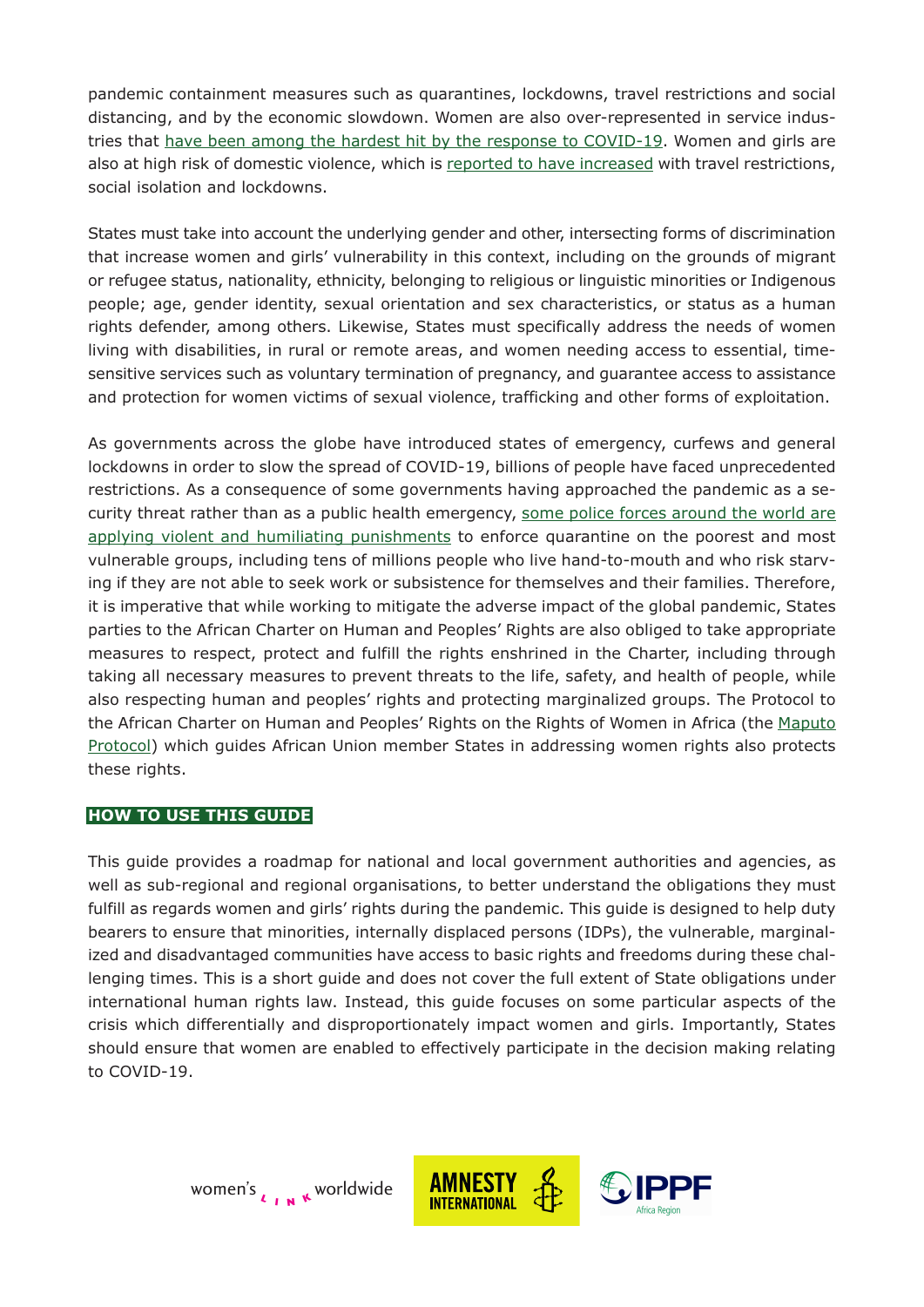For civil society and human rights organizations, this guide may be used as a list of minimum indicators for assessing State responses to the pandemic as regards their obligations to uphold women and girls' rights, and as a support for advocacy activities directed at getting governments and authorities to apply a human rights approach to any response.

For humanitarian and international cooperation organizations, this guide may complement efforts underway to provide technical support and assistance to States as they prepare contingency and pandemic response plans in order to ensure that these responses include a differential approach and that effective measures that were in place prior to the crisis continue to work.

This guide is also meant to be an inventory of competencies and activities that States should strengthen as they grapple with their response to the global COVID pandemic. The measures in response to the pandemic should leave no one behind and should be backed up with sufficient resources to ensure they are implemented without discrimination.

### **AN URGENT RESPONSE: ACTIONS TO RESPECT, PROTECT AND FULFILL THE HUMAN RIGHTS OF WOMEN AND GIRLS**

#### **1) THE RIGHTS TO LIVE FREE FROM VIOLENCE AND TO BE FREE FROM TORTURE AND CRUEL, INHUMANE OR DEGRADING TREATMENT**

In times of crisis, the risk of gender-based violence against women and girls increases. As  $UN$ [Women](https://www.unwomen.org/en/news/in-focus/in-focus-gender-equality-in-covid-19-response) has noted, violence against women is "the most widespread human rights violation in the world". Therefore, during the COVID-19 crisis, addressing risks of violence faced by women and girls in the context of social distancing and isolation, states of emergency, travel restrictions, and other containment measures should be prioritized. The implementation of States' measures such as curfews, travel restrictions and lockdowns can lead to police brutality and violence which ultimately puts women and girls at an increased risk of being subjected to sexual violence as [it](https://www.nation.co.ke/news/Sexual-violence-cases-rise-amid-virus-curfew/1056-5522346-vd87a4z/index.html) [has recently been the case in parts of Kenya](https://www.nation.co.ke/news/Sexual-violence-cases-rise-amid-virus-curfew/1056-5522346-vd87a4z/index.html).

When dealing with the pandemic, **States should ensure that support services and protective mechanisms for women survivors of violence remain accessible while travel restrictions and quarantine orders are in effect**. To this end, States should promote the following measures:

- . Judicial authorities should ensure women survivors of domestic violence and their children or other family members have effective access to justice and timely protective measures such as restraining orders including extending the current ones, with no additional requirements, for the period of the pandemic.
- . Competent national and local authorities should ensure that support services such as shelters remain open and that they have sufficient capacity to provide safe space for self-isolation if needed, and/or new facilities are made available for women who must leave their homes while quarantine orders are in effect in order to be protected from their assailants. Authorities



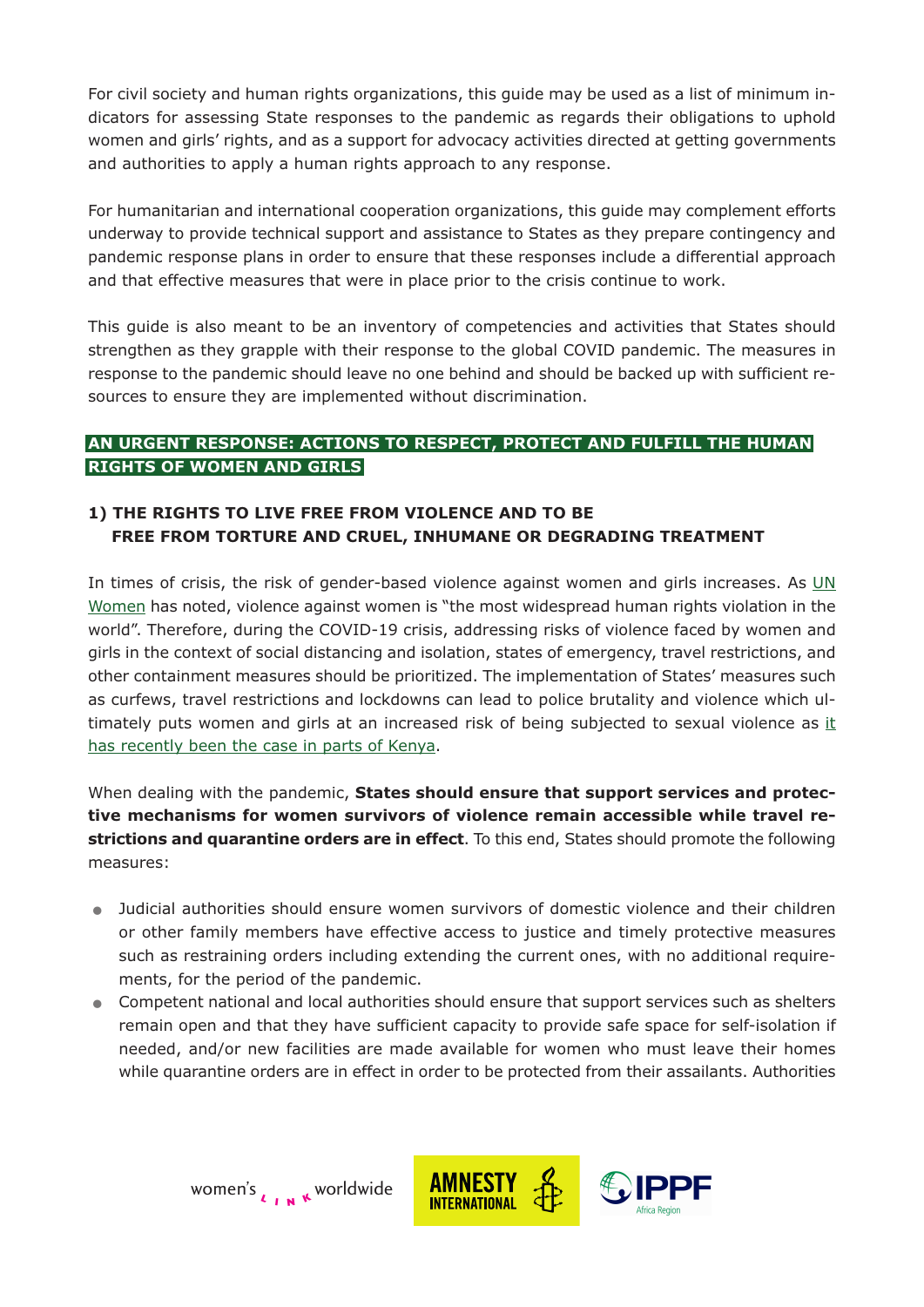should also ensure that all women and girls have information regarding services available during this quarantine period.

- . Services allowing women to report violence and receive assistance such as gender desks and Gender Based Violence Recovery Centres (GBVRCs) should remain open, and those services and lines established to provide assistance during the pandemic should include measures allowing for effective reporting of cases of domestic violence, disappearances, risk of feminicide, FGM, child marriages and similar incidents.
- . Authorities should adopt necessary measures to allow search protocols to be carried out when women are reported missing while quarantine orders are in effect.
- . Travel restrictions should include exceptions for women survivors of violence who need to seek assistance outside the home or who escape from situations of violence or exploitation. Law enforcement agencies should be directed to consider these situations in order to prevent revictimization or prosecution of victims.
- . States should strengthen efforts to effectively identify victims of trafficking in human beings and other forms of exploitation and provide them with necessary legal assistance, medical care and support services.
- . In countries where crisis and turmoil have historically led to documented widespread gender-based violence, including sexual violence (such as recently in [Kenya](https://www.hrw.org/news/2017/12/14/kenya-sexual-violence-marred-elections) and [Rwanda](https://face2faceafrica.com/article/rwandan-soldiers-rape-women-to-enforce-coronavirus-lockdown)), authorities should include prevention and protection measures from the outbreak of the crisis.
- . Medical care, counselling and legal assistance for women victims of sexual violence should be considered an essential service during quarantine.
- . Authorities should ensure there are public information campaigns on support services and protective measures available to women victims of violence during the pandemic.

## **2) ACCESS TO SEXUAL AND REPRODUCTIVE HEALTH SERVICES, COMMODITIES AND INFORMATION**

Access to healthcare services, commodities and information is a key part of human rights protected under multiple regional and international human rights instruments, in particular the right of all persons to enjoy [the highest possible level of physical and mental health,](https://www.ohchr.org/Documents/Publications/Factsheet31.pdf) including sexual and reproductive health. Violations of the rights to life and health, including the sexual and reproductive health rights of women and girls, particularly those in situations of heightened vulnerability due to circumstances such as humanitarian or health crises, are forms of gender-based violence that may in some cases constitute [torture or cruel, inhuman, or degrading treatment.](https://undocs.org/CEDAW/C/GC/35) Denial or failure to provide these essential services is a form of gender-based discrimination, and places the lives, health, and personal and bodily integrity of women and girls and people who can become pregnant at risk.

States have an obligation to ensure access to healthcare services, commodities and information in accordance with principles of dignity, equality, and non-discrimination, particularly in light of the range of circumstances putting women, girls and marginalised groups at greater risks while quarantine and isolation measures are in effect.



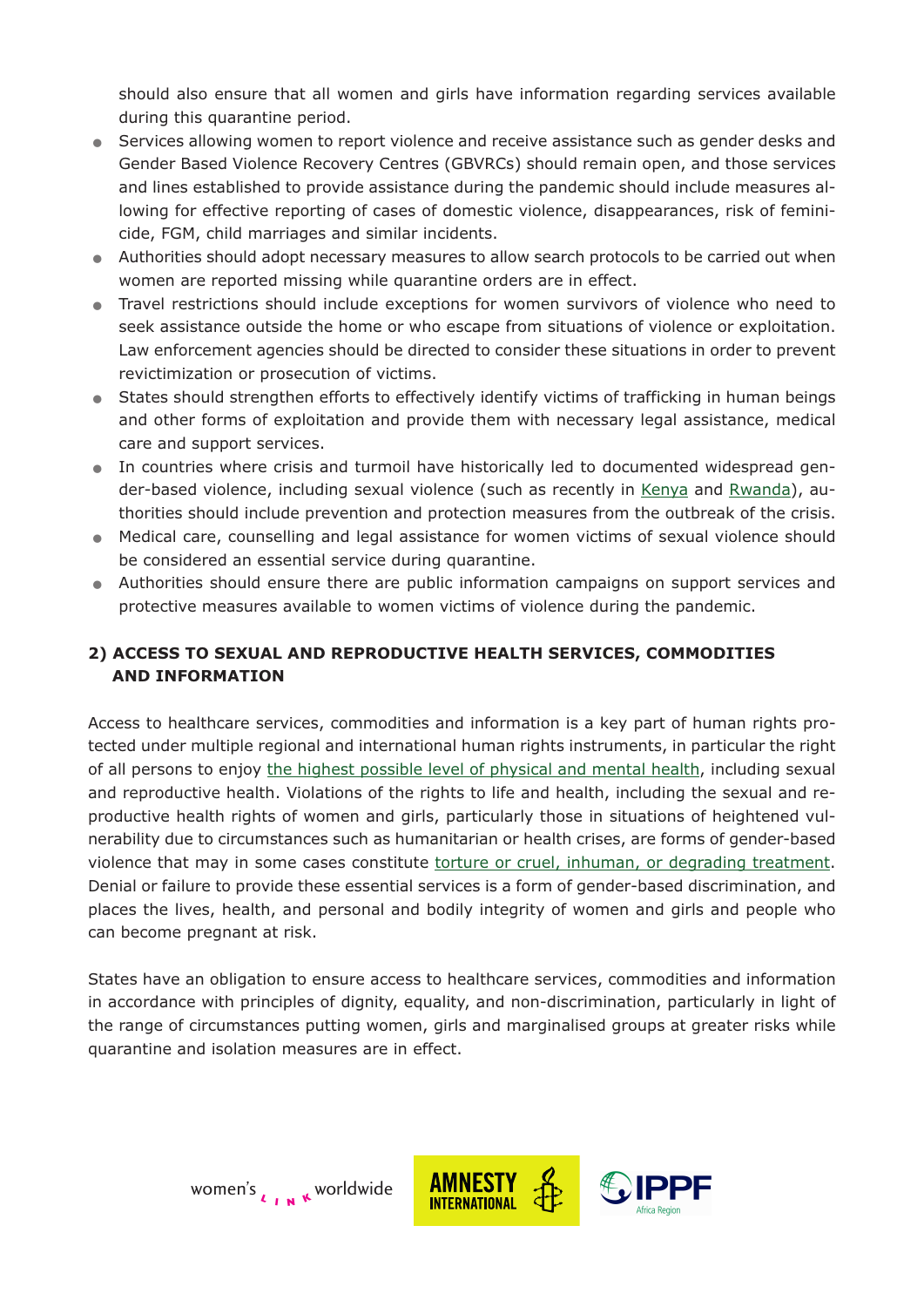**When prioritizing assistance to specific groups and/or designating services as essential during the COVID-19 crisis, States should ensure availability of, and access to, sexual and reproductive healthcare services, commodities and information as follows:**

- . Care for pregnant and breastfeeding women should be available, adequate, accessible and affordable. Uninterrupted access to maternal health services (including pre- and antenatal care and emergency obstetric services) should be guaranteed under safe circumstances for staff and pregnant people.
- . Safe abortion, contraception including emergency contraception, and maternal health services should be considered essential services during quarantine, and any contingency plans adopted should take this into account. These services should be exempted from travel restrictions in order to ensure access.
- . Service providers' ability to travel and continue their work should be supported, in particular by granting the necessary travel permits to medical providers, humanitarian groups, and cooperation organizations during times of quarantine and isolation.
- . When travel restrictions are in place, States should adopt measures to facilitate access to voluntary termination of pregnancy services using abortion medication at home and telehealth tools. They should also designate post-abortion care and miscarriage treatment as an essential service during times of quarantine and isolation.
- . Delays in access to safe abortion services may be anticipated during the crisis, so States whose abortion laws are based on a gestational limits model should consider increasing flexibility in those time limits. States should also mitigate any enhanced barriers to access, such as refusals of care on grounds of personal beliefs, mandatory counselling, waiting periods, and multiple authorizations.
- . Measures should be taken to increase assistance to territories and regions that have historically had greater barriers to access to health services. Local authorities should encourage implementation of these measures, with the support of national authorities.
- . Emergency obstetric care should be prioritized during the crisis, and measures should be taken to provide healthcare personnel with necessary protections in case of suspected or confirmed cases of COVID-19.
- . Healthcare services should be guaranteed for women and girl victims of sexual violence during the crisis, including effective application of protocols or guidelines in effect in each country. Referral pathways should also be updated to reflect the changes in available facilities. Impacts on supply and distribution chains for family planning methods and other sexual and<br>
Impacts on supply and distribution chains for family planning methods and other sexual and<br>
Impacts on supply and distribution cha
- reproductive health commodities related to menstrual health should be addressed and measures to minimize these impacts adopted. This includes listing these products as essential services to be supplied by relevant State authorities so they can continue to be available and accessible.
- . States should uphold the right to receive information with an intersectional approach by continuing to ensure the dissemination, publication, and public access to information on sexual and reproductive health services and commodities in relevant languages for the targeted communities and in accessible formats for people with disabilities.

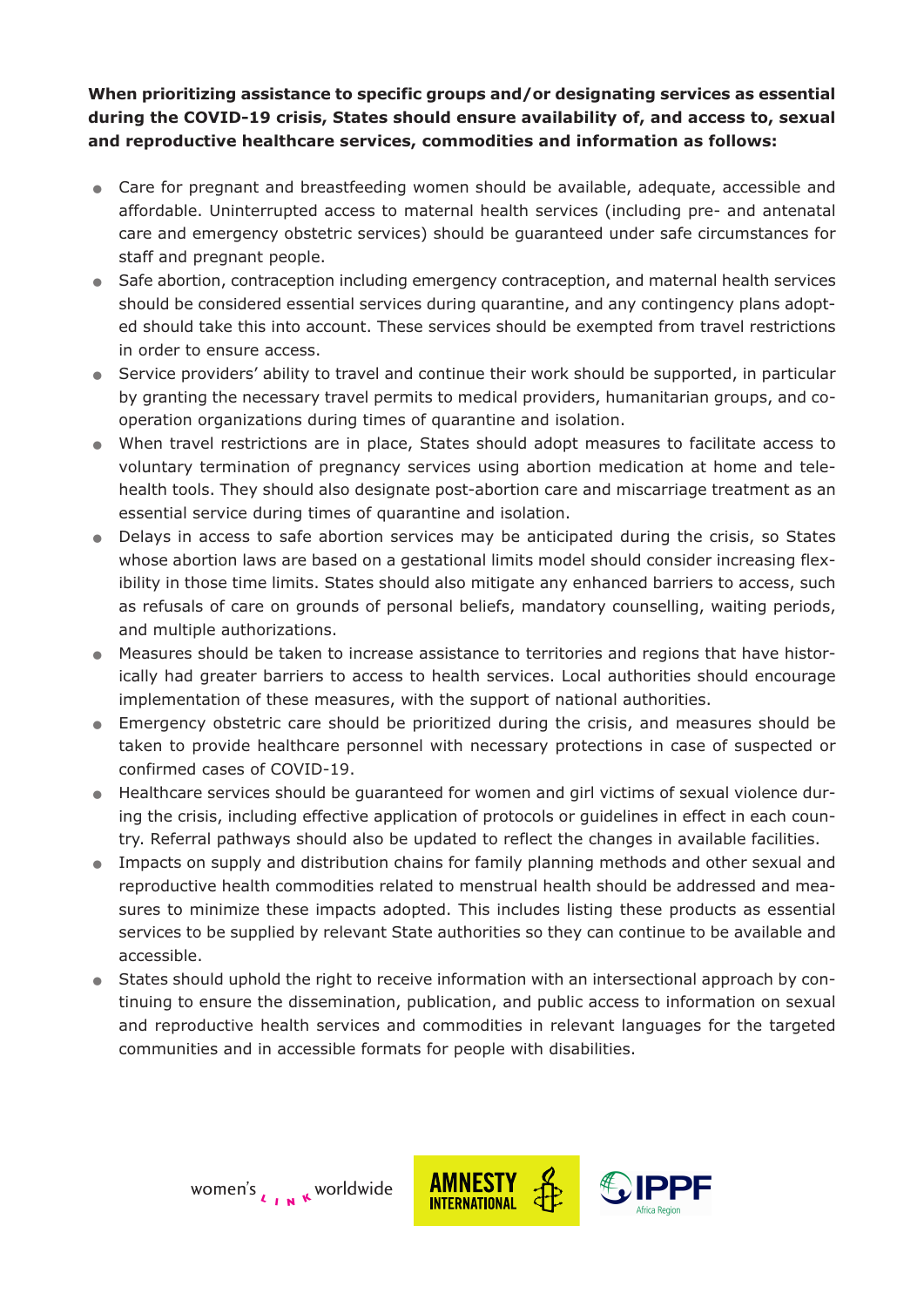### **3) ACCESS TO JUSTICE**

High levels of impunity are one of the greatest challenges to access to justice for women and girls survivors of violence in the region. States have a special obligation to ensure due diligence in the investigation and prosecution of all cases of gender-based violence. International and regional human rights bodies have found that judicial ineffectiveness encourages impunity, perpetuates gender-based violence, and sends a message to society that violence against women and girls may be tolerated and accepted.

**The obligation to ensure access to justice for women survivors of violence should be strictly observed in contingency plans for the COVID-19 crisis**. The following actions should be taken:

- . The capacity of government institutions to receive and process complaints should be increased through adoption of the special measures necessary to ensure continued availability of judicial actors.
- . Assistance and support services for women survivors of violence should be considered essential during quarantine, and local and national authorities should take steps to ensure their continued availability and funding.
- . Survivors of violence should have access to flexible means of making complaints and seeking protections, such as by electronic means, telephone, or other alternative means, taking into account the travel restrictions in effect.
- . Security forces and law enforcement should prioritise responding to and following up on complaints of violence against women as they perform their duties during the crisis.
- . Any extension of judicial time limits should take into account the obligation to ensure access to justice for women victims of violence within a reasonable time and without undue delay.
- . Special mechanisms should be put in place to ensure proper collection of forensic evidence in cases of physical, sexual, and/or psychological violence for use in court proceedings. • Special mechanisms should be put in place to ensure proper collection of forensic evidence<br>in cases of physical, sexual, and/or psychological violence for use in court proceedings.<br>Adequate records of complaints of gende
- kept and follow-up mechanisms should be put in place to assist victims and initiate appropriate legal actions.

#### **4) WOMEN AND GIRLS IN THE CONTEXT OF MIGRATION AND HUMAN MOBILITY**

In a joint statement, [UNHCR, IOM, OHCHR and WHO](https://www.ohchr.org/EN/NewsEvents/Pages/DisplayNews.aspx?NewsID=25762&LangID=E) have specified that the rights of migrants, refugees, displaced people, and persons at risk of being stateless must be protected in the context of the pandemic response, and that even as borders are being closed, the principle of nonrefoulement must still be observed.

In other regions, human rights organizations have stressed the [importance of protecting the life](https://www.refugeesinternational.org/reports/2020/4/29/14-principles-of-protection-for-migrants-and-displaced-people-during-covid-19) [and health of migrants and refugees](https://www.refugeesinternational.org/reports/2020/4/29/14-principles-of-protection-for-migrants-and-displaced-people-during-covid-19) in the context of the COVID-19 crisis, particularly in light of the extreme impact caused by State responses in the Americas, including border closings and other measures directly affecting these groups. In the African region, organizations have expressed similar concerns about the [exclusion of migrants and refugees in States' responses to the pandemic.](https://issafrica.org/iss-today/covid-19-responses-in-africa-must-include-migrants-and-refugees)



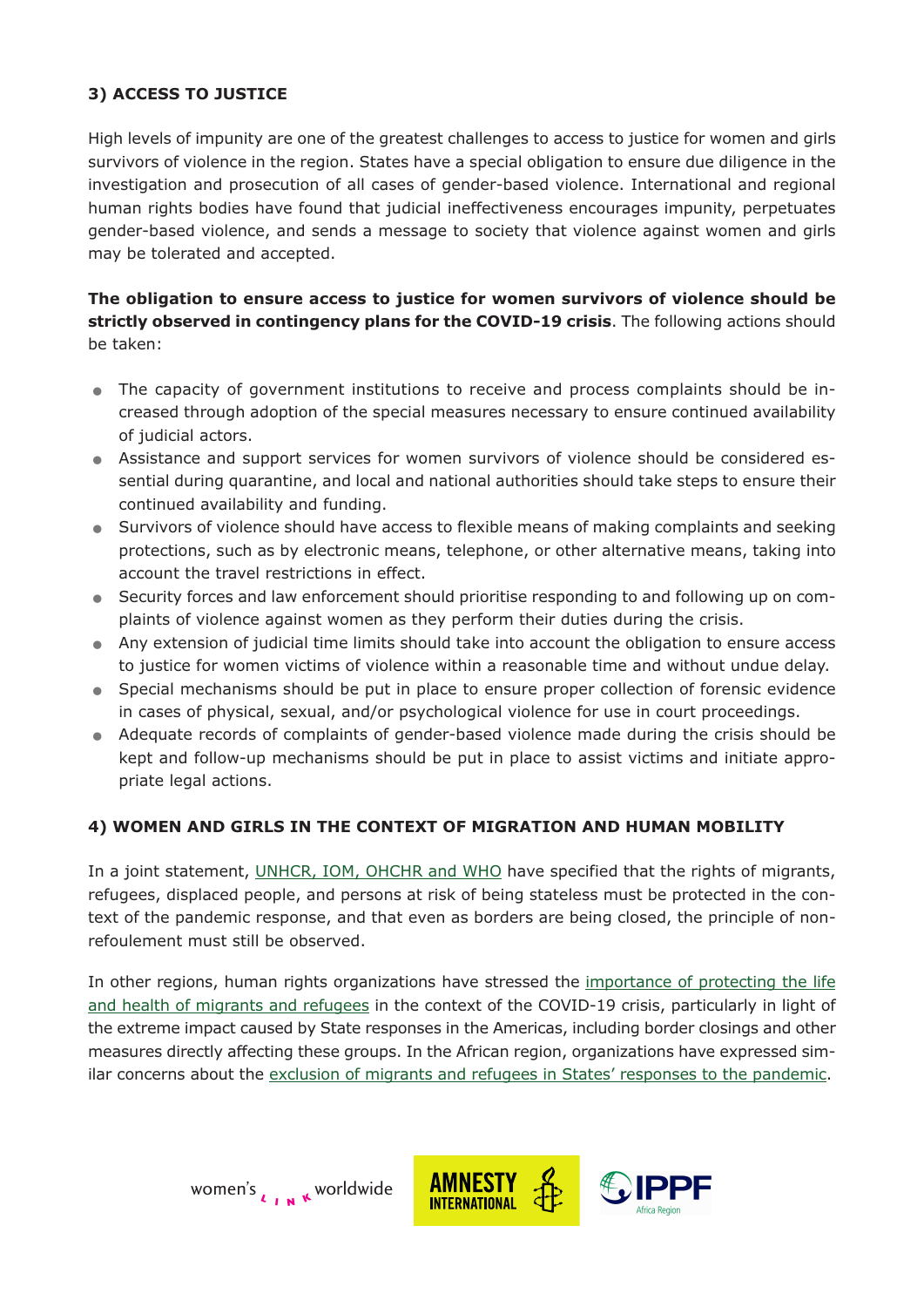The above mentioned measures regarding access to justice, to sexual and reproductive health services commodities and information, and to a life free from violence, torture and cruel, inhumane or degrading treatment should apply to migrant and refugee women and girls, and more broadly, to women and girls on the move in Africa, regardless of their migration status. Border closings will [increase the use of clandestine border crossings,](https://zolberginstitute.org/covid-19/) placing women and girls at greater risk of violence, exploitation, and trafficking in human beings, including for the purposes of sexual exploitation.

Africa hosts more than [25.2 million refugees and internally displaced people](https://www.unhcr.org/5d08d7ee7.pdf) and houses [four of](https://www.unrefugees.org/refugee-facts/camps/) [the world's six largest refugee camps](https://www.unrefugees.org/refugee-facts/camps/) (in Uganda, Kenya, Tanzania and Ethiopia). Refugee camps usually provide inadequate and overcrowded living arrangements that present a [severe health](https://www.thelancet.com/journals/lancet/article/PIIS0140-6736(20)30791-1/fulltext) [risk](https://www.thelancet.com/journals/lancet/article/PIIS0140-6736(20)30791-1/fulltext) to inhabitants and host populations. Inadequate supplies in some camps, such as clean running water and soap, insufficient medical personnel presence, and poor access to adequate health information are major problems in these settings. Additionally, women and girls face an increased risk of suffering sexual violence and of being recruited into trafficking.

### **States must therefore adopt measures that take into account the differential impact of the crisis on women and girls on the move, including the following:**

- . Put in place clear service delivery mechanisms for migrants and include access to healthcare and prevention systems in pandemic contingency plans.
- . Ensure access to essential healthcare services, including sexual and reproductive health services, commodities and information for migrant women, in accordance with the above guidelines under "Access to sexual and reproductive health services, commodities and information".
- . Follow the guidelines jointly developed by IFRC, IOM, UNHCR and WHO, ["Scaling-Up COVID-](https://interagencystandingcommittee.org/system/files/2020-04/IASC%20Interim%20Guidance%20on%20COVID-19%20for%20Outbreak%20Readiness%20and%20Response%20Operations%20-%20Camps%20and%20Camp-like%20Settings.pdf)[19 Outbreak Readiness and Response Operations in Humanitarian Situations, Including](https://interagencystandingcommittee.org/system/files/2020-04/IASC%20Interim%20Guidance%20on%20COVID-19%20for%20Outbreak%20Readiness%20and%20Response%20Operations%20-%20Camps%20and%20Camp-like%20Settings.pdf) [Camps and Camp-Like Settings"](https://interagencystandingcommittee.org/system/files/2020-04/IASC%20Interim%20Guidance%20on%20COVID-19%20for%20Outbreak%20Readiness%20and%20Response%20Operations%20-%20Camps%20and%20Camp-like%20Settings.pdf) to, at a minimum, avoid refugee camps becoming spaces for transmission of the coronavirus and to make sure they are equipped with adequate water, sanitation and hygiene facilities and products.
- . Increase capacities and strengthen implementation of protocols for identification, referral and assistance for victims of human trafficking and other forms of exploitation, particularly in places where borders are closed, or migration is restricted in the context of the crisis.
- . Immigration authorities should consider extending time limits for immigration proceedings, refugee applications, and travel permits. They should also expedite processing of asylum applications in cases related to gender-based violence and provide access to GBV services for asylum applicants and migrants regardless of migration status.
- . Given Africa's significant human mobility and humanitarian crises related to forced displacement, clear guidelines should be put in place to ensure that humanitarian aid groups can continue to perform their work, particularly those providing assistance to victims of genderbased violence or essential sexual and reproductive health services. Local authorities should assist in these efforts, including by issuing the necessary permits for healthcare personnel so they can travel safely.